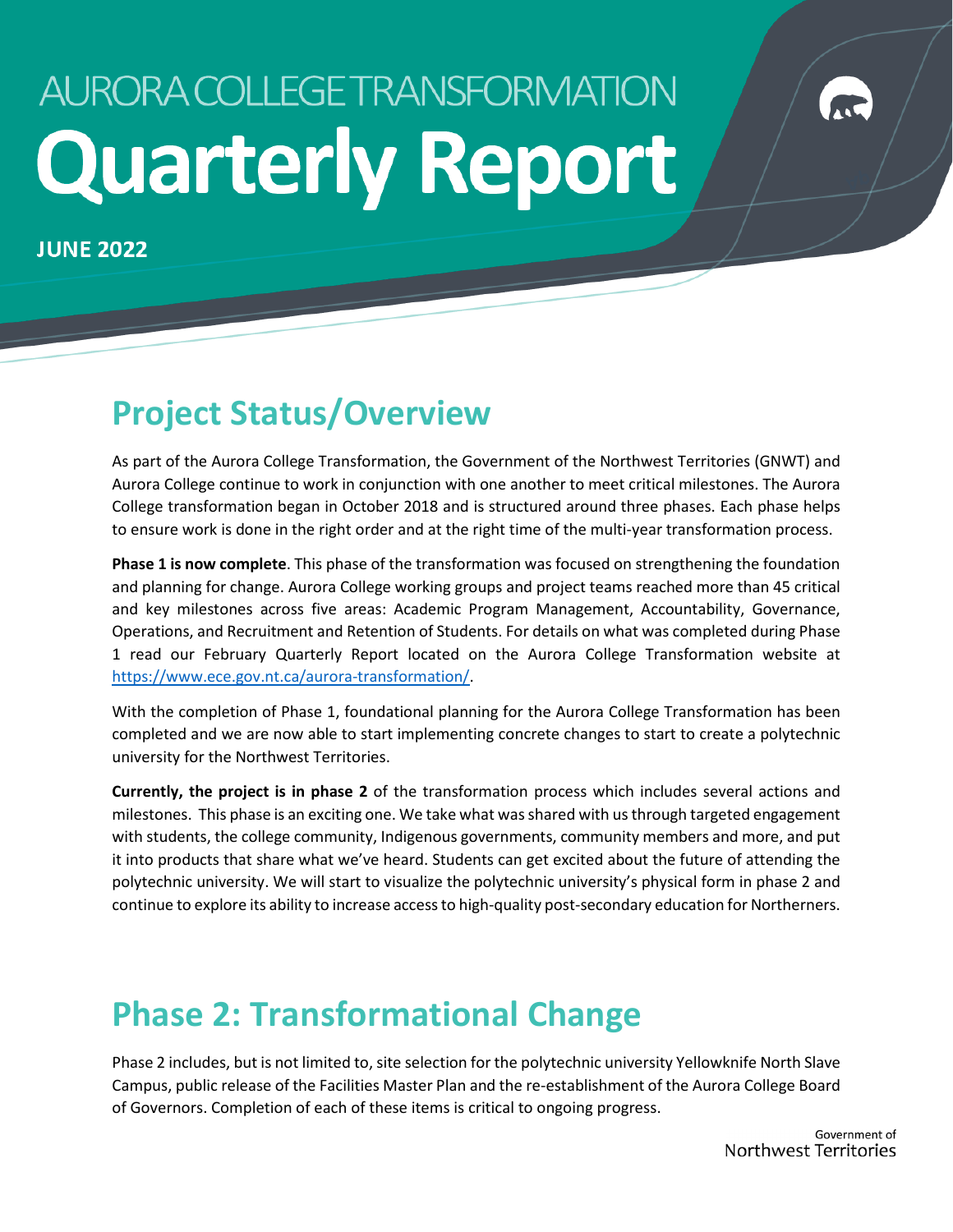### **Site Selection**

The GNWT has determined that Tin Can Hill is the optimal location for the polytechnic university Yellowknife North Slave campus. That parcel of land will support the goal of the polytechnic university to increase residents' access to quality post-secondary education while providing opportunities for students to learn in a beautiful, natural Northern environment that gives them the space and resources they need to thrive.

#### Site Selection – How We Got Here

Establishing an entirely new campus is a far more complex process than enhancing or expanding existing campuses or community learning centres.

Planning for a new Yellowknife campus can only succeed if considered a part of the overall polytechnic university. Success is always framed in terms of the benefits to all NWT residents.

A suitable site was identified for a future Yellowknife North Slave campus and the Department of Education, Culture and Employment, Aurora College and the City of Yellowknife have been in discussion around next steps to transfer the land. Most recently, a Memorandum of Understanding was signed between the GNWT and City of Yellowknife to solidify a path forward and clarify the role of each party in transferring ownership of the land and establishing it as a campus. It is important to note that the form and function of the future Yellowknife campus and how it is experienced will depend on its land use and physical context (i.e., the "environment"), and to what extent the campus is integrated or distinct from that environment. This understanding of land, form and function integration has formed the basis for both the investigation of potential sites and the targeted stakeholder engagements that took place to determine their feasibility.

Subject matter experts looked at how campuses across Canada and around the world are chosen and developed. They also heard from students, staff and Indigenous governments about what elements were most important when looking at the best location for the future campus.

Through the research conducted, it was determined that there were three different models that could be applied to help narrow the options for a new campus in Yellowknife:

- 1. Downtown Integrated (multiple disconnected buildings);
- 2. Peripheral Distinct (single large space on the city periphery); or
- 3. Central Distinct (single large space within or close to the city core).

| Considerations                                 | Downtown<br>Integrated | Central<br><b>Distinct</b> | Peripheral<br><b>Distinct</b> |
|------------------------------------------------|------------------------|----------------------------|-------------------------------|
| Flexibility to accomodate<br>and manage growth |                        |                            |                               |
| Critical mass to support<br>complete campus    |                        |                            |                               |
| Ability to establish<br>campus identity        |                        |                            |                               |
| Presence of hard<br>infrastructure             |                        |                            |                               |
| Accessible by<br>public transit                |                        |                            |                               |
| Options for<br>parking                         |                        |                            |                               |
| Proximity to existing and<br>future housing    |                        |                            |                               |
| Proximity to community<br>amenities            |                        |                            | O                             |
| Proximity to potential<br>academic partners    |                        |                            |                               |
| Potential for local<br>economic impact         |                        |                            |                               |

Strength Sufficient Weakness **Unknowns**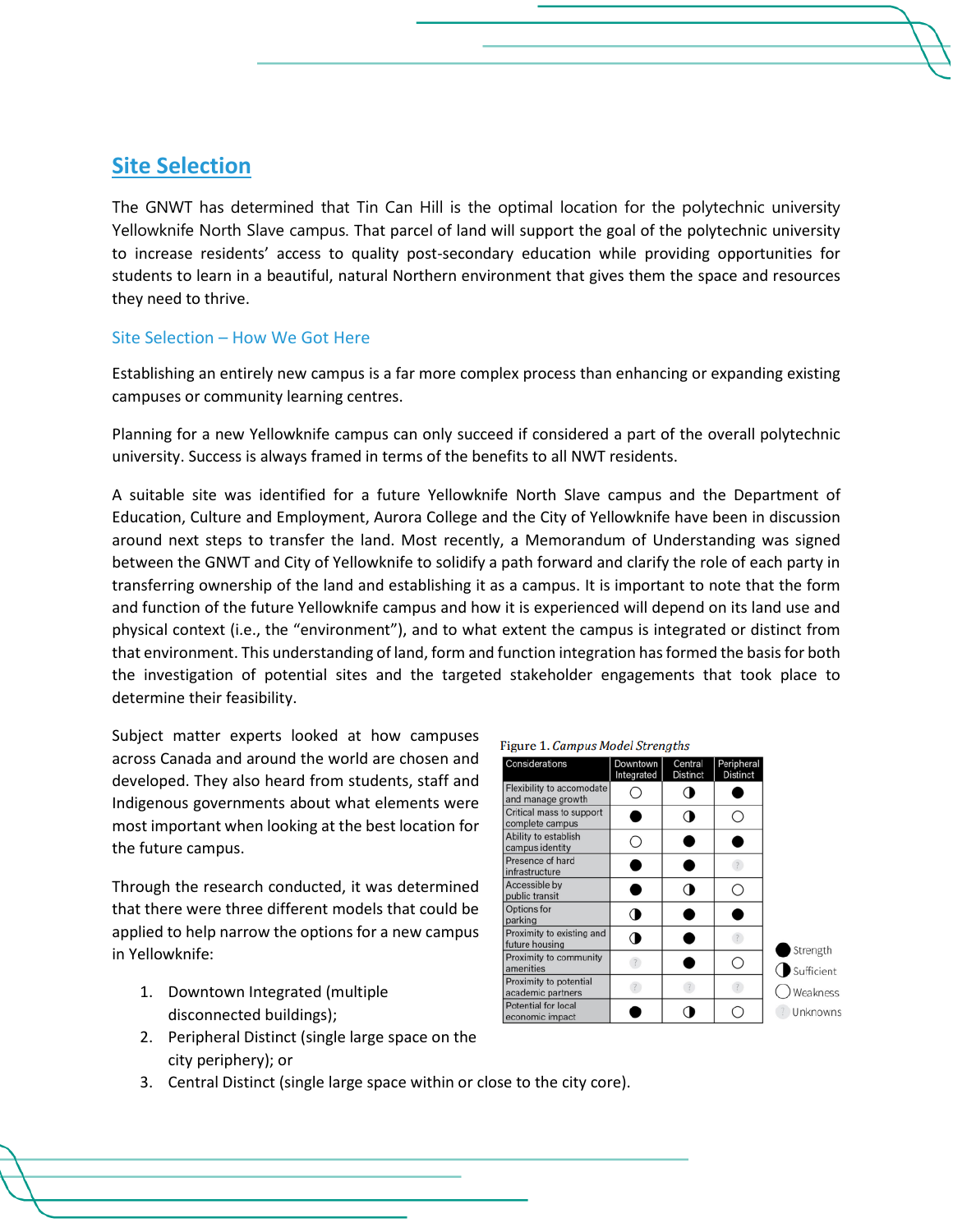Each model has different characteristics that shape the utility, learning experience and potential for growth. There are common campus design considerations among institutions in Canada that are reflected in the site selection considerations for the new Yellowknife campus. These considerations are reflected in Figure 1. In addition to referencing these considerations during the selection process, the importance of timing (i.e., can it be done quickly?) and cost (i.e., can it be done efficiently?) were also considered.

A review of Yellowknife and surrounding land identified sites that met the technical requirements of a new campus, and these sites were organized under each campus model as seen in the chart below/Figure 2.

#### **Downtown Integrated Options:**

- Site 1: City Gateway / Visitors Centre
- Site 2: Block 38 (51st and 50th)
- Site 3: Akaitcho Hall

#### **Central Distinct Options:**

- Site 4: Tin Can Hill
- Site 5: Con Mine
- Site 6: Taylor Road South
- Site 7: Niven Phase III
- Site 8: Old Airport Road / Frame Lake

#### **Peripheral Distinct Options:**

- Site 9: Airport Area
- Site 10: by Giant Mine
- Site 11: Former Treatment Centre





**Prospective Downtown Integrated sites** provided only the minimal space and would present many of the same challenges to growth experienced by the current Aurora College Campus at Northern United Place.

**Peripheral Distinct sites** were deemed to have potential, but an initial review suggested they would be more costly and would not draw students or provide a genuine university experience relative to the other two models.

**Central Distinct sites** balance land availability with the potential for an attractive and fully functional campus that can grow incrementally. This was determined to be the most appropriate approach.

The next step was to examine the sites associated with the Central Distinct Model and work through the potential of each site. Sites included:

• Old Airport Road/Frame Lake: This site was taken out of consideration because the availability of land in the area is limited by an interim land withdraw.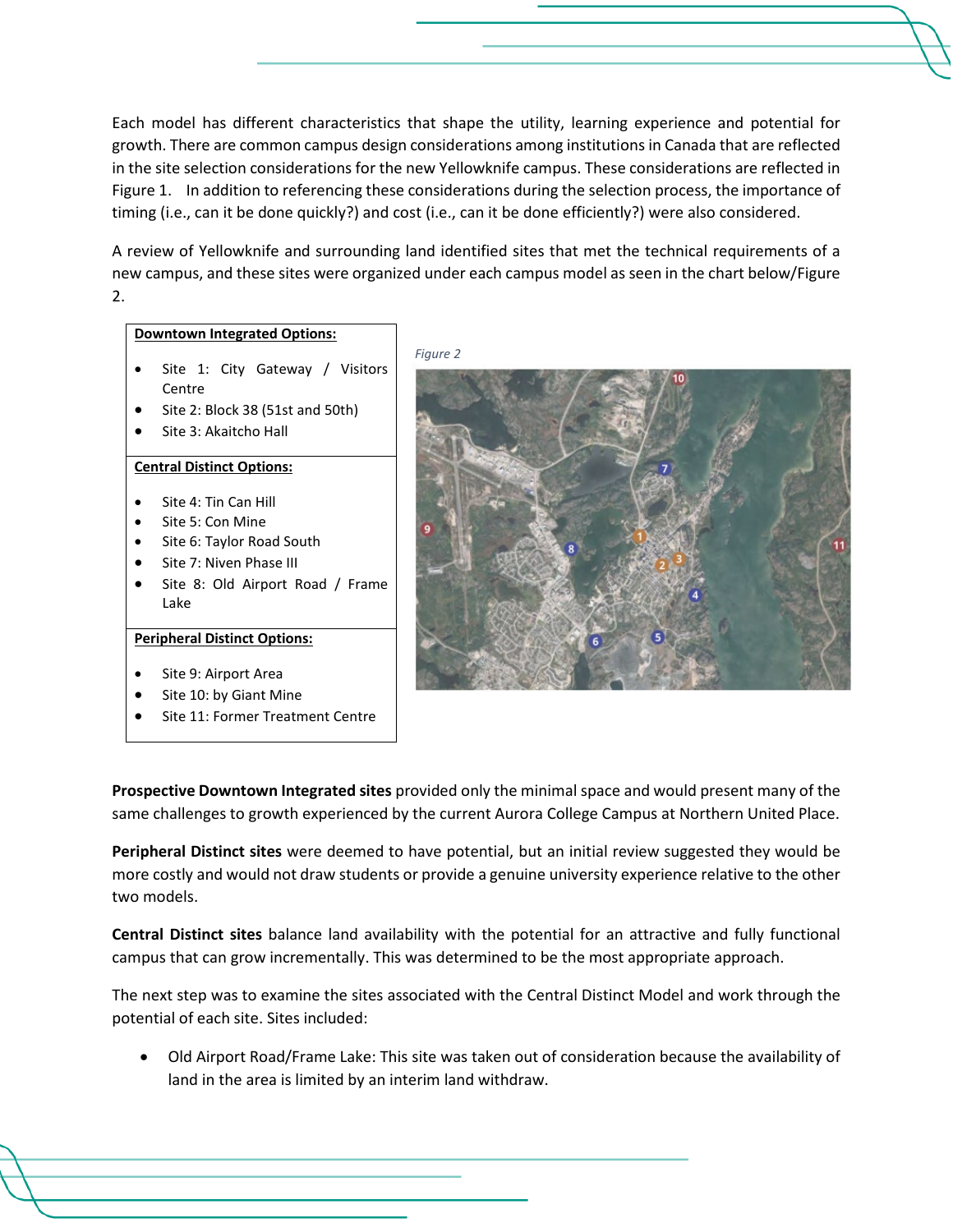- Niven Phase III: This site was taken out of consideration by the land owner(s).
- Con Mine: This site was taken out of consideration due to potential environmental liabilities and timing of availability.
- Taylor Road South: This site was taken out of consideration due to location. It is surrounded by old tailings ponds from Con Mine that significantly limit the potential for establishing a campus.
- Tin Can Hill: This site was reviewed multiple times and considered in the context of technical requirement, design limitations and opportunities for future expansion. Based on these considerations, it was identified as the most optimal. A few additional benefits of the selected site include:
	- o **Size:** This property is large enough to accommodate all required campus facilities, campus grounds, and an expansion of the campus facilities in future – while also establishing and maintaining a sizable natural preserve on site.
	- o **Character:** Tin Can Hill is an undeveloped site exemplifying the rocky, treed landscape of the subarctic Canadian Shield, and occupies a wide waterfront with unencumbered views and direct access to Great Slave Lake. There is a great opportunity to develop a striking and unique campus identity here, one that communicates intimately with the landscape of the North Slave Region. The site creates a feeling of being embedded in nature, and even being remote to the city making it an ideal locale for establishing a peaceful and secure environment.
	- o **Location:** The downtown core of Yellowknife is a ten-minute walk from Tin Can Hill. Services and amenities such as grocery stores, restaurants, retail, banks, and government services are all within walking distance from the site. In addition, an existing transit line runs down School Draw Avenue (directly adjacent to the site) and could be extended to the new campus. Through engagements, we have heard that students from across the NWT should feel at home at the polytechnic university, and that access to services and amenities for themselves and their families is important. For students with families, there are two high schools and three elementary schools within a 1.5km radius.
	- o **Current Use/Ownership:** The site is currently owned by the City of Yellowknife and is primarily used as a recreational site by dog-walkers and skiers. This use can be maintained and potentially enhanced on the natural preserve that is intended to occupy a large portion of the new campus grounds.

The identification of a site for the Yellowknife North Slave campus is critical for the completion of the Aurora College Facilities Master Plan, due to be completed in summer 2022. Details on the proposed campus will be shared when the Facilities Master Plan is ready for release, but it is envisioned as a vibrant, supportive community, built with a dual focus on student safety and an inspiring learning environment. Its grounds and facilities will be designed to celebrate Indigenous ways of being, knowing, and doing. The campus environment will be integrated with the natural landscape, supportive of land-based learning, and centred around cultural safety and diversified support.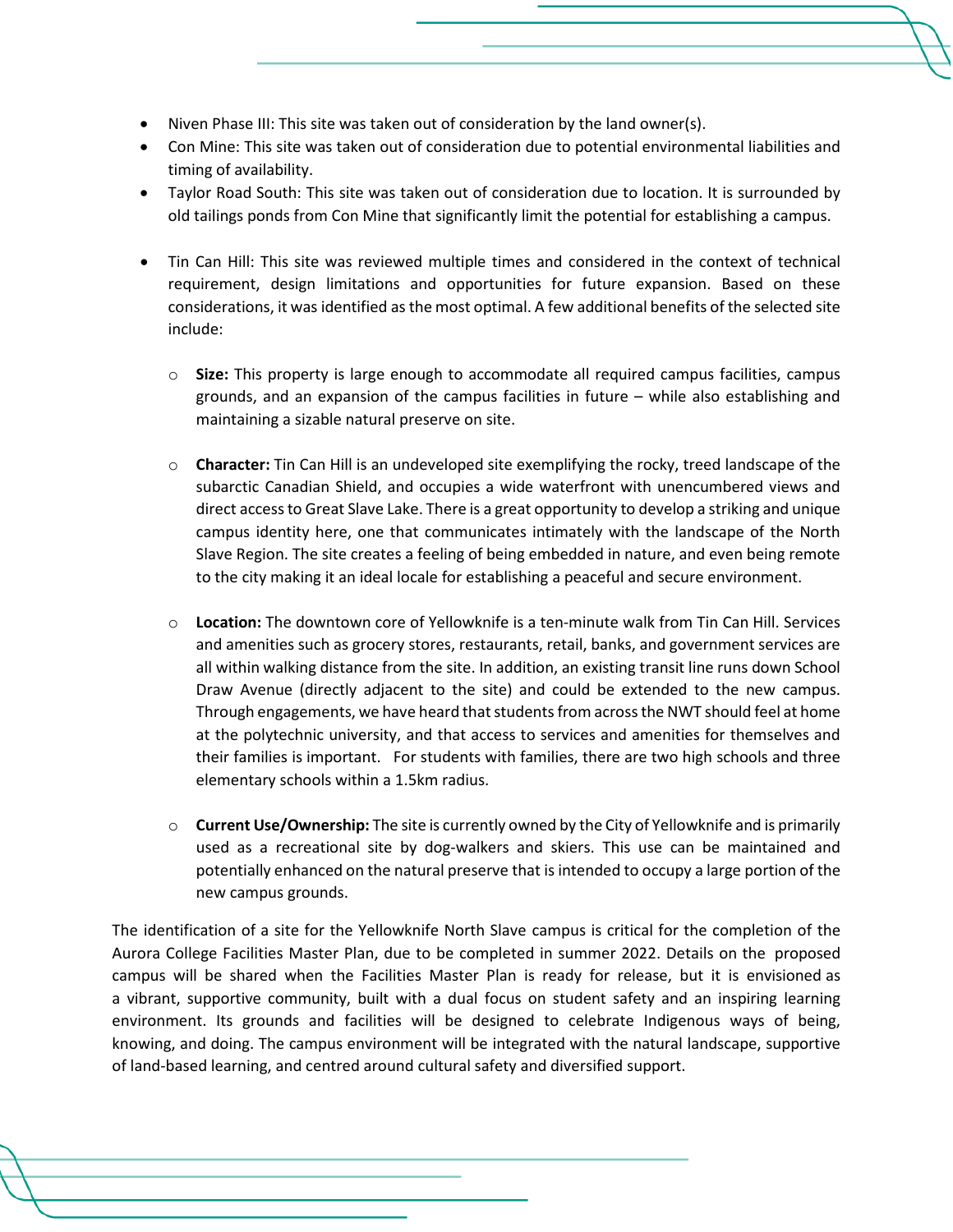### **Facilities Master Plan**

The Facilities Master Plan (FMP) will be a strategic document developed by the GNWT and Aurora College. It will be forward looking to the future needs of a polytechnic university, providing a roadmap for the enhancement and expansion of current Aurora College facilities over the next 5, 10 and 20 years.

The FMP is a strategic document that the polytechnic university will use to plan the enhancement and expansion of facilities across the Northwest Territories (NWT), including those in the Fort Smith and Inuvik locations. This includes infrastructure such as academic buildings, student housing, outdoor learning and ceremonial spaces, as well as vehicle and pedestrian routes. Importantly, it will empower the polytechnic university Board of Governors, GNWT and other co-investment partners to collaborate in the ongoing growth of the institution.

The FMP does not commit the GNWT or Aurora College to fund or move forward with any particular infrastructure project. Rather, it will help to ensure informed and strategic decision making during the establishment of annual capital budgets.

Work is well underway to finalize the FMP and the goal is to release it to the public in late summer 2022.

#### Facilities Master Plan – How We Got Here

In the summer of 2021, the GNWT, including the Department of Education, Culture and Employment and Department of Infrastructure initiated the FMP process. A Request for Proposals was issued to support development of a plan for the polytechnic, including engagement. A team of architects and planners led by Taylor Architecture Group, and including Urban Strategies Inc. and Planlt North Inc., were retained to develop the FMP to support the transformation of Aurora College to a polytechnic university.

To make sure that the FMP is comprehensive and reflects the needs and interests of the people who will be using the facilities, targeted engagements took place to support its development. Indigenous governments, partners, key stakeholders, students, the College community and local community members have been engaged with and have provided valuable information that will help shape the FMP. This engagement was led by the contractors and a What we Heard Report is being finalized and will be released with the FMP as a companion document.

### **Board of Governors Recruitment**

Work in currently underway to prepare for recruitment for the new Aurora College Board of Governors under the revised *Aurora College Act,* which came into force May 2022. Changes to the legislation were an important step toward establishing the features of a polytechnic university.

#### Board Recruitment – How We Got Here

The *Aurora College Act* was recently amended and has resulted in a new tricameral governance system that will help Aurora College to be effective, efficient and sustainable. Aurora College's new governance model has three bodies that together govern the college, at arm's length from government. The Board of